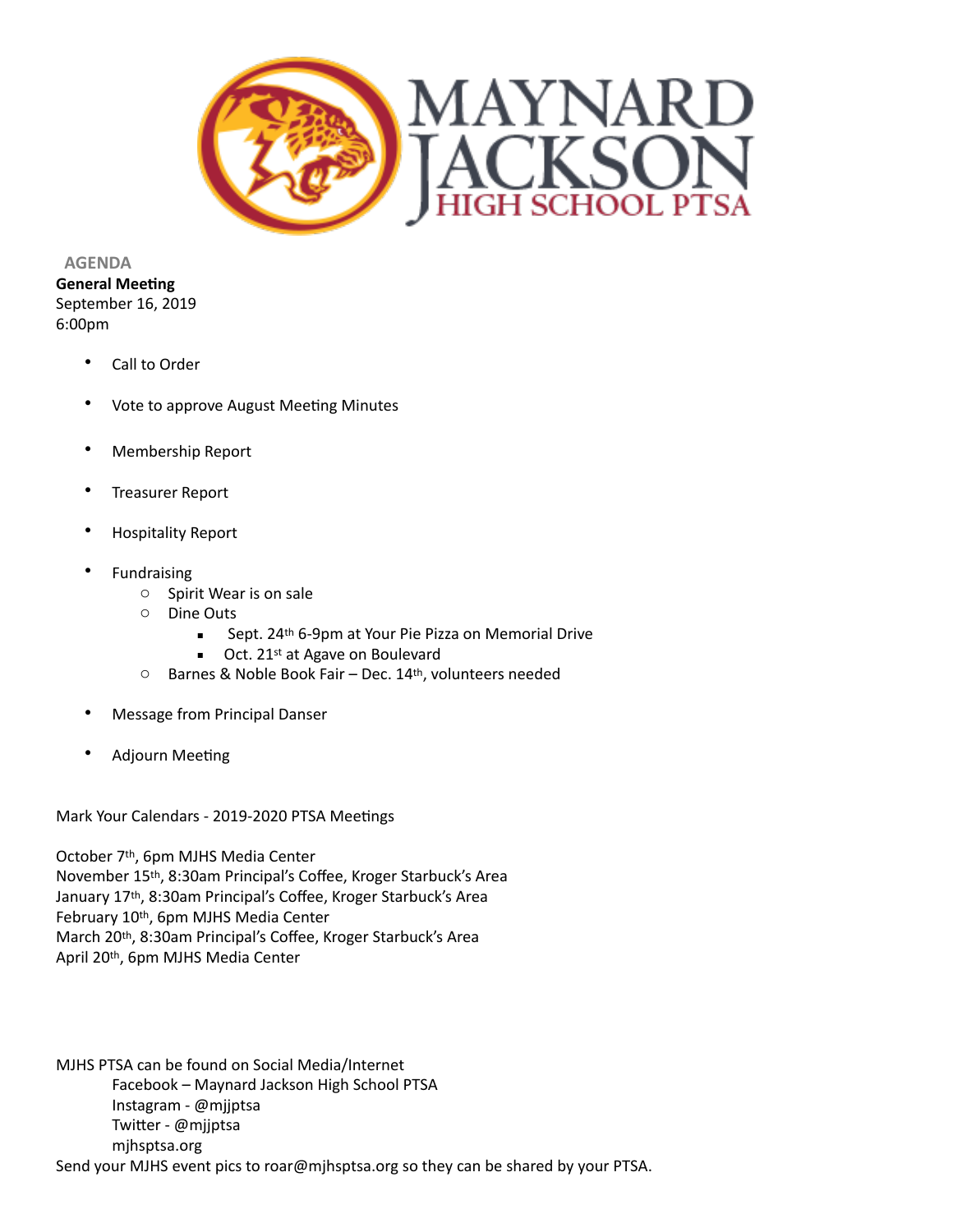## **Danser Dates**

September 17th Varsity Volleyball 5:30pm at Riverwood HS Softball 5:55pm vs. Carver HS, MJHS Field Booster Club Meeting, 6pm, Media Center September 18th Cross Country APS City Series #3, Grant Park Top 10% GA Tech College Visit, 10am, Auditorium Union College Visits, 12pm, Auditorium JV Volleyball 5:30pm at North Atlanta HS Softball 5:55pm at St. Francis HS FAFSA Information Session, 6pm, Media Center September 19th Defensive Driving Information Table, 11:30am-2pm, Cafeteria Softball 5:55pm vs. Decatur HS, Oakhurst Park JV Football, 6pm vs. Lithia Springs HS, MJHS Field Tri-M Music Honor Society Induction 6:30pm, Orchestra Room September 21st Cross Country 8am, Aubrae Gunderson Invitational, Conyers, GA All Stars Youth Program 9am-1:30pm (Council on Alcohol and Drugs) Varsity Football 4:15pm vs Carver HS, Georgia State Stadium September 23rd Sophomore MYP Personal Project Parent Meeting, 6pm, Location TBD September 24th **PTSA Dine Out 6-9pm, Your Pie Pizza Grant Park** Varsity Volleyball 5:30pm at Carver HS September 25th JV Volleyball 5:30pm, TBD DP/CP Parent Open House (Jrs/Srs) 6-8:30pm, Auditorium September 26th Varsity Volleyball 5:30pm vs Mays HS, MJHS Gym September 27th Varsity Football 7:30pm at Banneker HS September 28th APS Varsity Volleyball Tournament, MJHS East Atlanta Strut September 30th Underclassmen Picture Day GO Team Meeting 6pm, Media Center October 1st Underclassmen Picture Day Varsity Volleyball 5:30pm at Morrow HS October 2<sup>nd</sup> Cross Country APS City Series #4, 5:30pm, Grant Park International Thespian Society Induction 6:30pm, Auditorium October 3rd Varsity Volleyball 5:30pm vs Arabia Mountain/Stone Mountain HS, MJHS Gym JV Football vs North Springs HS, MJHS Field JV Volleyball 5:30pm at Arabia Mountain HS October 4<sup>th</sup> Varsity Football 7:30pm at North Springs HS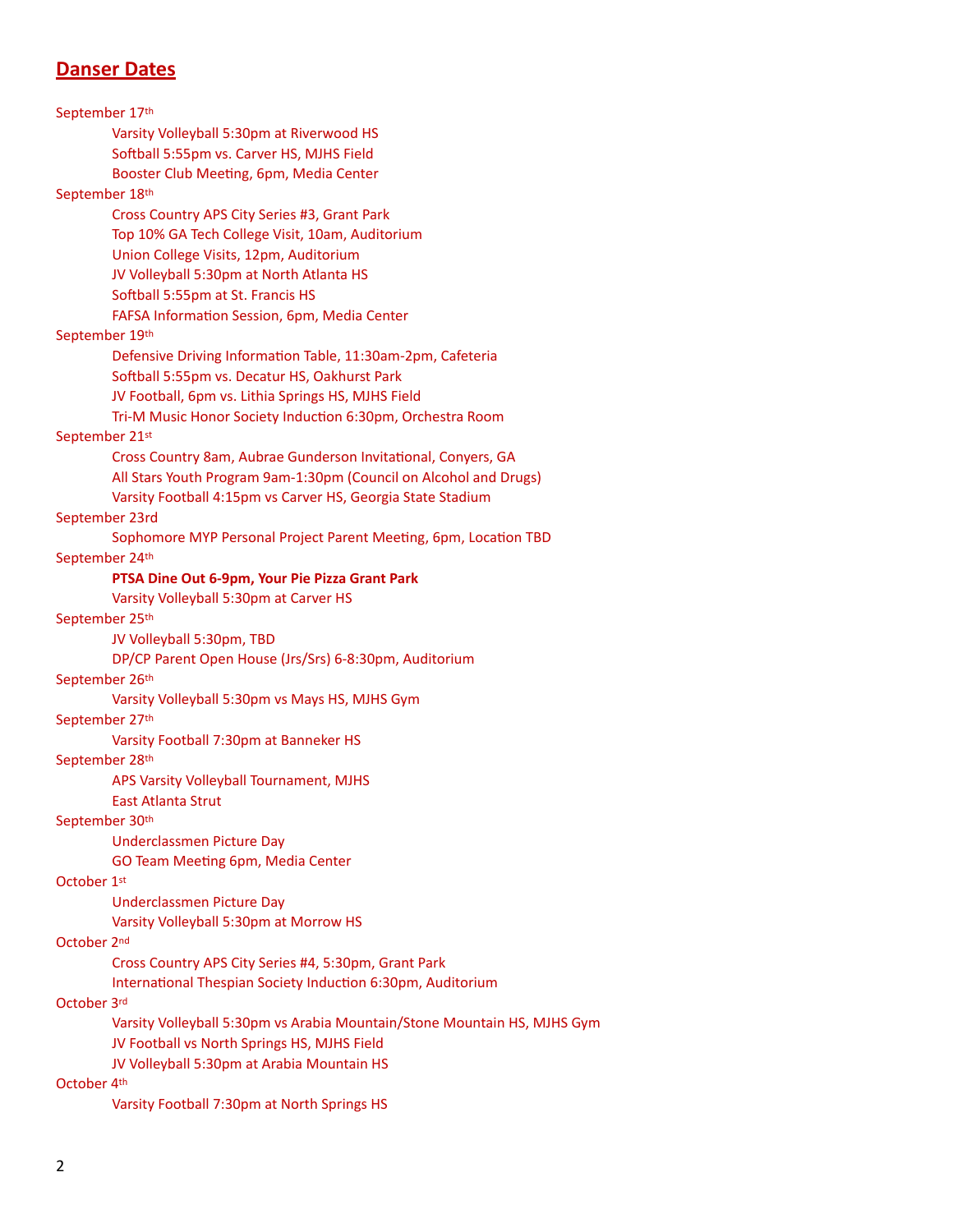# **MJHS PTSA 2019-2020 Treasurer Report**

### **August 16 2019-September 8 2019**

**Approved Budget Income In** 

**Balance on hand 9/8/19** \$18,926.12

**INCOME** 

| Carry Over Income                              |             | \$11,358.59 |
|------------------------------------------------|-------------|-------------|
| <b>Business and Neighborhood Contributions</b> | \$2,500.00  | \$3,737.47  |
| Fundraising                                    | \$6,500.00  | \$160.00    |
| <b>Membership Dues</b>                         | \$4,500.00  | \$3,823.58  |
| <b>School Store</b>                            | \$9,500.00  | \$6,580.47  |
| <b>Total Income</b>                            | \$34,358.59 | \$14,301.52 |

#### **Expenses Out**

**Expenses** 

| Liability Insurance                              | \$350.00<br>\$0.00   |
|--------------------------------------------------|----------------------|
| <b>Accounting Fees</b>                           | \$300.00<br>\$0.00   |
| Website/Security/Backup Fees \$350.00            | \$231.75             |
| <b>Financial Fees</b>                            | \$210.00<br>\$0.00   |
| <b>GA PTA Dues</b>                               | \$1,700.00<br>\$0.00 |
| <b>Hospitality Expenses</b>                      | \$0.00<br>\$800.00   |
| <b>Teacher Grants</b>                            | \$3,500.00<br>\$0.00 |
| <b>Teacher Appreciation</b>                      | \$2,100.00<br>\$0.00 |
| <b>Fundraising Expenses</b>                      | \$2,000.00<br>\$0.00 |
| Printing & Copying & Supplies                    | \$900.00<br>\$0.00   |
| <b>School Store</b><br>\$7,000.00                | \$5,763.25           |
| Sunshine Closet \$2,000.00                       | \$0.00               |
| Carry over expenses from 2018-2019<br>\$2,465.66 | \$2,089.81           |
| Reserve for 2020-2021 \$9,620.63                 | \$0.00               |
| Total Expenses \$33,296.29                       | \$8,084.81           |
|                                                  |                      |

**Net Income \$1,062.30**